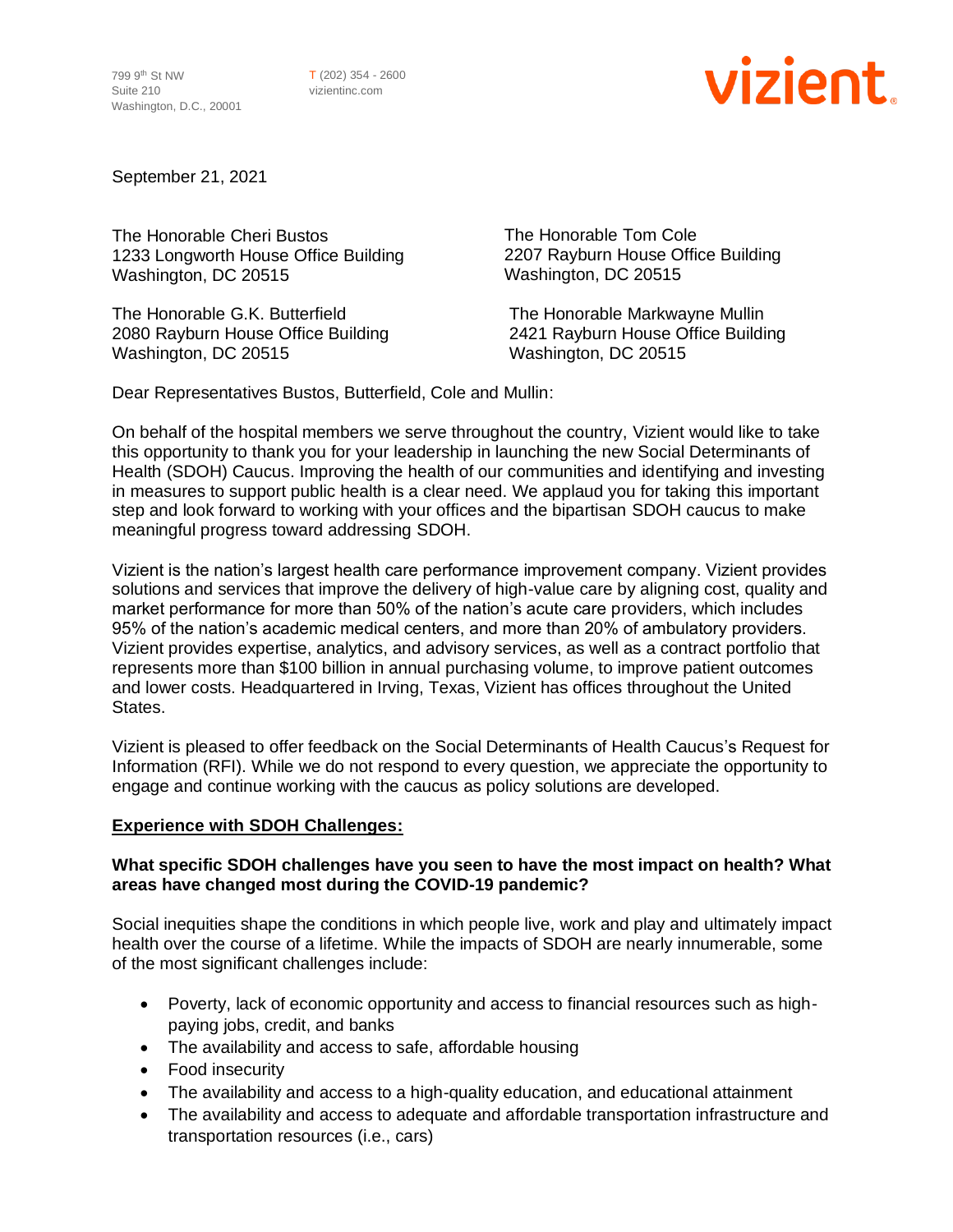- A safe and pedestrian-friendly built environment
- The availability and access to a safe natural environment (e.g., clean air, no flooding)
- Access to a high-quality, affordable health care
- Digital literacy and access to technology
- Language barriers and cultural difficulties impeding both initial and ongoing access to care

Broadly, the living conditions of populations that experience chronic unmet social needs, are arguably the most significant challenges to improving health. The pandemic has exacerbated the negative health impacts<sup>1</sup> caused by social inequities<sup>2</sup>, especially historically marginalized populations such as black, indigenous, and people of color, low-income and undocumented populations.

## **What types of gaps in care, programs, and services serve as a main barrier in addressing SDOH in the communities you serve? What approaches have your organization, community, Tribal organization, or state taken to address such challenges?**

Across the health care delivery continuum there are gaps in basic access to primary care and specialist services. Those gaps are notably present in underserved communities. For example, a Vizient member hospital (a large Academic Medical Center) reported they had been working with two tribal health centers to find ways in which to provide greater access to specialists and improve care. The model featured oncologists that would staff once-per-week oncology clinics at an Indian Health Service (IHS) facility and was supported by an IHS contract. Since the contract did not fully cover the costs associated with providing the services, the hospital was reluctant to expand and extend services more broadly. Federal or state grants to support and sustain this type of relationship would make it easier for hospitals and medical groups to offer these types of arrangements given the necessary expenses. If resources were provided, not only could such an approach be replicated in otherwise underserved tribal communities, but similar approaches could also be successful through federally qualified health centers serving at-risk communities.

If there was a grant mechanism that would allow hospitals to receive funding to support both virtual and direct interactions with patients and their primary care providers to bring the tertiary/quaternary care expertise to patients, many hospitals and medical groups could conceivably engage more broadly to enhance the health of underserved communities.

## **Are there other federal policies that present challenges to addressing SDOH?**

While it is not necessarily the primary challenge in addressing SDOH, hospitals and other providers continue to remain uncertain about partnerships that could potentially run afoul of Stark and Anti-kickback Statutes (AKS). While regulatory agencies have taken steps to make meaningful improvements to Stark and AKS to support better care coordination and more

<sup>1</sup> Miller, S., Wherry, L.R. & Mazumder, B. (July 2021). Estimated Mortality Increases During the COVID-19 Pandemic By Socioeconomic State, Race, and Ethnicity, *Health Affairs*, 40(8)[, https://doi.org/10.1377/hlthaff.2021.00414](https://doi.org/10.1377/hlthaff.2021.00414)

 $^2$  Center on Budget and Policy Priorities. (September 2021). Tracking the COVID-19 Economy's Effects on Food, Housing, and Employment Hardships, available at: [https://www.cbpp.org/research/poverty-and-inequality/tracking-the-covid-19-economys-effects](https://www.cbpp.org/research/poverty-and-inequality/tracking-the-covid-19-economys-effects-on-food-housing-and)[on-food-housing-and](https://www.cbpp.org/research/poverty-and-inequality/tracking-the-covid-19-economys-effects-on-food-housing-and) last accessed: September 21, 2021.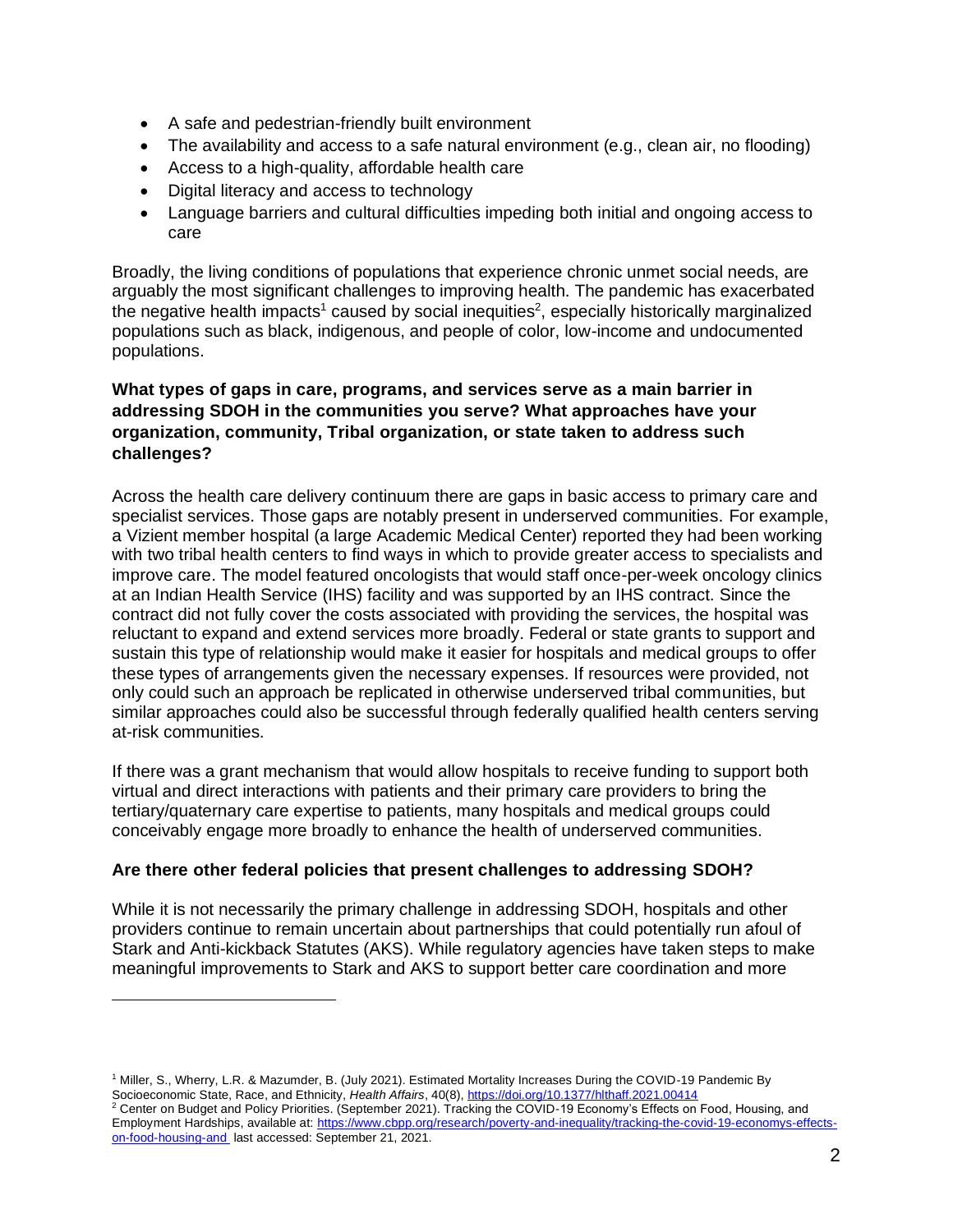widespread adoption of value-based care delivery, more could be done to better focus attention and offer clarity around partnerships designed to address SDOH.

In addition to easing concerns around Stark and AKS, Congress could consider taking steps to better incentivize hospital and health system investments in community improvements that address SDOH. For example, there may be opportunities to be more flexible, expansive and inclusive in accounting for hospital investments in SDOH on the IRS Form 990 Schedule H.

#### **Is there a unique role technology can play to alleviate specific challenges (e.g. referrals to community resources, telehealth consultations with community resource partners, etc.)? What are the barriers to using technology in this way?**

Technology can help extend care to areas and populations that lack access to care and enable different partners to work together to address social needs. However, there are several barriers to using technology for these purposes. For provider and community-based organization (CBOs) users, the usefulness of technology can be limited when adequate training and support for troubleshooting and customizations are unavailable. Moreover, a concern we have heard from several of our hospital members is that the lack of integration and interoperability between different technologies and vendors can present user challenges, as well as difficulty interpreting data outputs. Technology investments are also very expensive to procure and maintain.

Broadly, the effectiveness of telehealth and other technologies is also limited by digital literacy – in that not every patient, clinician or social engagement entity are fully aware of the benefits or opportunities available through new technologies or recognizes the effectiveness. Additionally, basic infrastructure challenges, such as access to reliable broadband, also creates impediments to the access and use of telehealth in underserved communities.

While the challenges remain, a Vizient member hospital reported that they have expanded virtual access to telehealth during the COVID-19 pandemic and found great potential for providing remote access and specialized care to those in areas where specialty care is underrepresented. Similarly, the ability of patients to access telehealth services from their homes can provide significant patient education and provider education opportunities that support collaborative patient-provider relationships and expand care.

With that said, while advancements have been made in telehealth as a result of the COVID-19 pandemic, the uncertainty around the future of telehealth has hindered further development and adoption of these services.

## **Improving Alignment:**

#### **Where do you see opportunities for better coordination and alignment between community organizations, public health entities, and health organizations? What role can Congress play in facilitating such coordination so that effective social determinant interventions can be developed?**

Vizient's hospital members, which range from large integrated health systems and leading academic medical centers, to independent community hospitals and small rural providers, are leaders in continually engaging in partnerships with CBOs, state, local and tribal public health agencies. While those partnerships provide meaningful benefits to the health of those communities, many of today's community health partnerships can feel like temporary band-aids that fail to completely address the roots of poverty, deteriorating public education, and longstanding barriers to access to high quality health care. To be successful and drive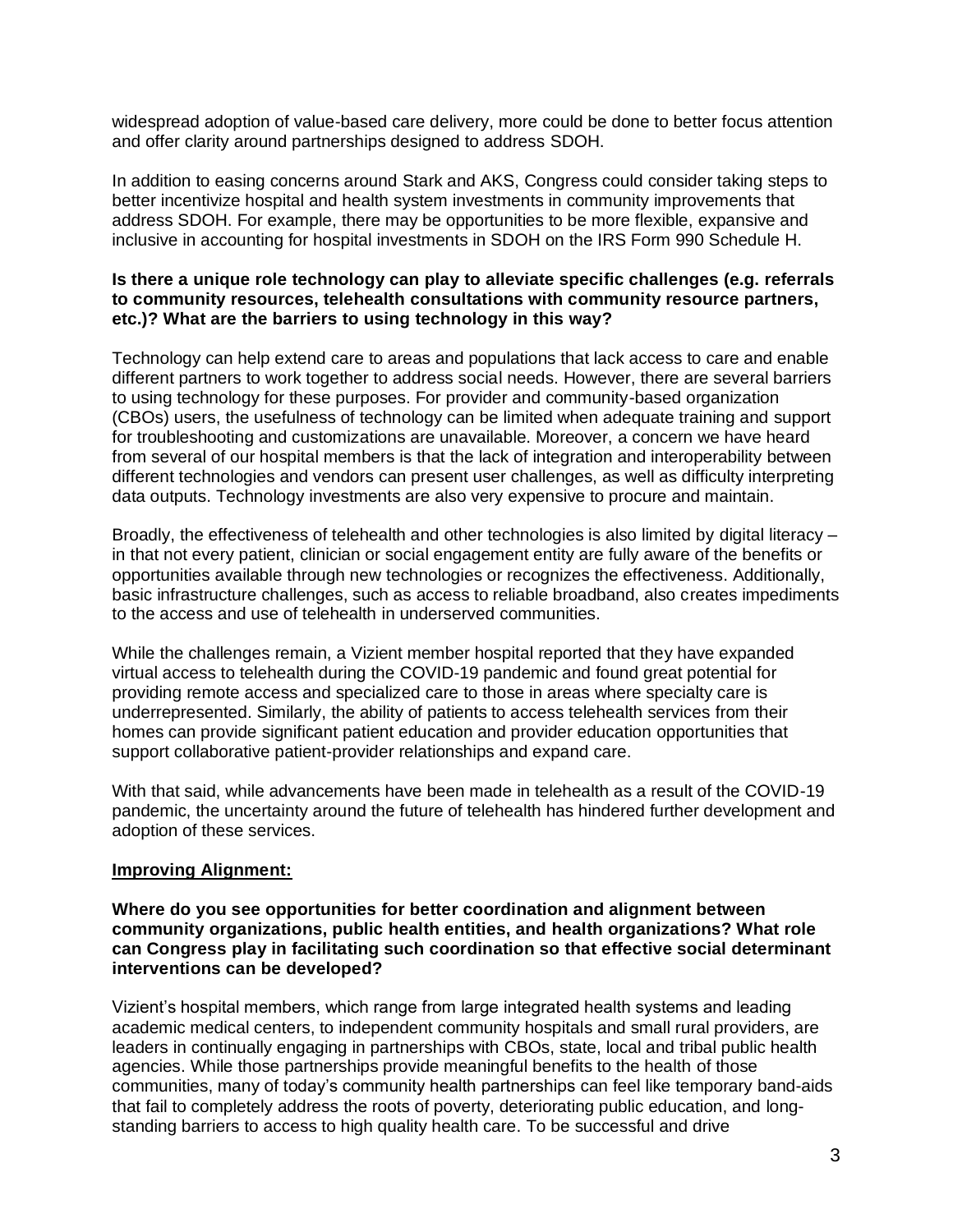improvements in SDOH, health care organizations, payors, quality advocates, community health agencies and patient groups need to be supported to work collaboratively to address these deeply entrenched socio-economic barriers.

Different stakeholders within communities, towns, and cities have a range of resources and perspectives that can bring value to any SDOH intervention. For example, CBOs often have the best understanding of what the community's priorities are and what obstacles the community faces in reaching their full health potential. Public health entities, such as public health departments, have the basic expertise, data, and frameworks to understand community health disparities and to develop strategies to address those disparities, although additional support would enhance these efforts. Health systems are often better-positioned, relative to other stakeholders, in their relationships with private entities including local suppliers, civic organizations and CBOs, due to their role in the community, purchasing power and missiondriven public health engagements. By working together, stakeholders can maximize their collective impact on community health. Unfortunately, stakeholders too often operate parallel efforts that can be redundant or unnecessary.

While Congress can continue to provide additional incentives for state, regional, and local organizations to collaborate, it is difficult to have a holistic national response to what are unique challenges within each community and even neighborhood. Issues such as addressing high rates of violence and taking steps to improve air and water quality come the closest to being able to be addressed at a national level, but even these vary greatly by community and are typically most effectively addressed at state and local levels. However, often community resources on their own are inadequate, and the most effective federal interventions are often simply targeted federal support that offers state and local officials the resources to address unique local challenges and promote coordination across allied public health and health system entities.

With that said, there are specific, bipartisan legislative opportunities being considered in Congress that would take important steps in making meaningful improvements in SDOH. [The](https://www.congress.gov/bill/117th-congress/house-bill/2503)  [Social Determinants Accelerator Act of 2021](https://www.congress.gov/bill/117th-congress/house-bill/2503) and [the Leveraging Integrated Networks in](https://www.congress.gov/bill/117th-congress/senate-bill/509)  Communities (LINC) [to Address Social Needs Act](https://www.congress.gov/bill/117th-congress/senate-bill/509) would provide positive investments to address and appropriately target social determinants of health at a local level. Additional legislation, such as the [CONNECT For Health Act,](https://www.congress.gov/bill/117th-congress/senate-bill/1512) and further support for broadband deployment both in rural areas, as well as underserved urban areas, would also offer important opportunities to further build on advances derived from telehealth. While those would be important legislative options, it is also worth noting the need to address access to affordable broadband services, as availability does not equal access if the individuals do not have the financial stability to afford internet services or technology.

Improving maternal mortality is another area where health equity improvements are needed. Congress has been undertaking meaningful conversations around improving outcomes for minority and rural mothers. Provisions from the **Black Maternal Health Momnibus Act and the** [Rural Maternal and Obstetric Modernization of Services \(MOMS\) Act](https://www.congress.gov/bill/117th-congress/house-bill/769/text) could also have an outsized impact on the lives of many minority and rural families.

#### **What potential do you see in pooling funding from different sources to achieve aligned goals in addressing SDOH? How could Congress and federal agencies provide state and communities with more guidance regarding how they can blend or braid funds?**

Programs and activities focused on addressing SDOH to improve health are inherently a social benefit. Consequently, the "wrong-pockets problem" where some organizations receive a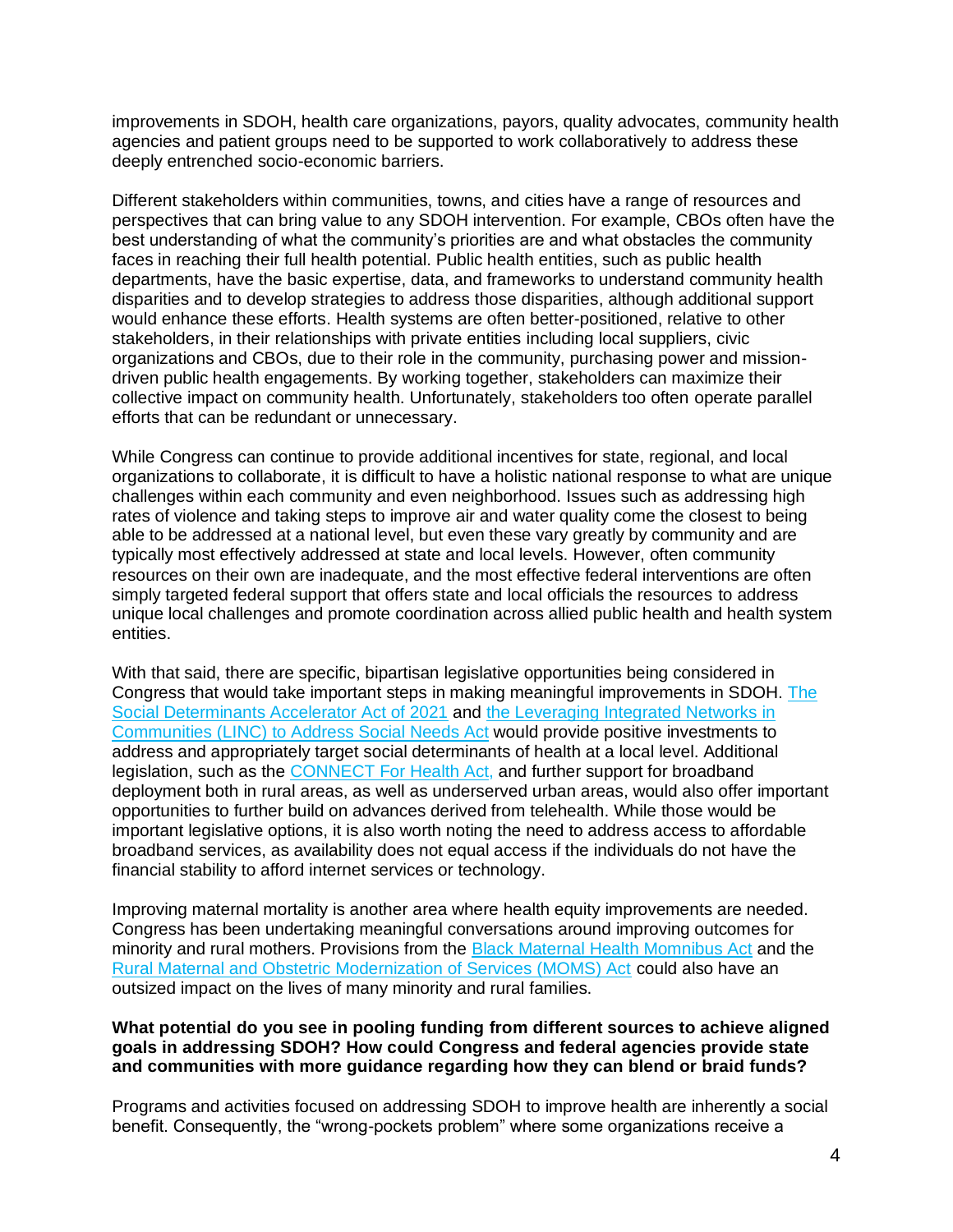disproportionate amount of benefit of a collective investment, presents a challenge to blended and braided funds. The federal government could provide seed funding for blended funds, along with guidelines for potential participants around what that funding can be used for, the types of partners that can be involved, and payout protocols. Ideally reliable federal government support for such funds would be available until a maturation point where the public benefits are realized, where additional support could be contingent on such efforts showing community health improvement and/or the funds become more self-sustaining. For organizations that want to braid funds toward a common goal, the federal government could offer some possible relaxation of reporting requirements for federal funds, as small, local CBOs may be less interested in engaging in such efforts with cumbersome reporting obligations.

#### **What opportunities exist to better collect, understand, leverage, and report SDOH data to link individuals to services to address their health and social needs and to empower communities to improve outcomes?**

Many Vizient members have expressed frustration about the lack of consistent national data and definitional standards with respect to SDOH. There are a multitude of measurement instruments evaluating various need and outcome domains (PRAPARE, Health Leads, AHC, WE CARE, Kaiser, NCCN Distress Thermometer, ICD-10-CM). Without consistent measurement, it is difficult to appropriately determine whether specific programmatic investments are producing improved quality outcomes or population health improvements. Congress and health improvement stakeholders could work in conjunction to develop an interagency effort to create national standards and promote interoperable data exchange across the various measurement instruments.

Vizient's experience supporting our member organizations' efforts to better understand and respond to healthcare inequities has led us to a strategy that encompasses both a longitudinal view of a patient's experience across encounters and a thorough and nuanced understanding of the clinical and social contexts in which outcomes are unequal, accounting for socioeconomic differences, prior comorbidities and prior care. This strategy highlights two main opportunities for understanding the social determinants of health.

- First, in understanding disparities it is essential to take an intersectional view of not only race and ethnicity but also age and gender, at the very minimum. If better, more granular and reliable data is available on the differences among patients, we can identify opportunities in cooperation with our members to more effectively target appropriate interventions. Beyond race, ethnicity, age, and gender there are opportunities to improve the collection of data on other demographic categories, such as sexual orientation and gender identity, veteran status, and disability status and evaluate them using a similarly intersectional approach.
- Second, a longitudinal, patient-centric approach is essential to identify the sources of disparities in upstream risks that influence any single outcome. It is not sufficient to identify a higher rate of inpatient mortality for a subset of patients without considering the disparities in access to preventive care and chronic disease management that may vary not only by race, ethnicity, gender and age, but also by factors in the patient's environment and geography such as housing, transportation, and access to healthy food. It is essential to expand the focus beyond inpatient care to fully address the continuum of care, and to consider local social determinants of health that create obstacles to healthcare access and impact health outcomes.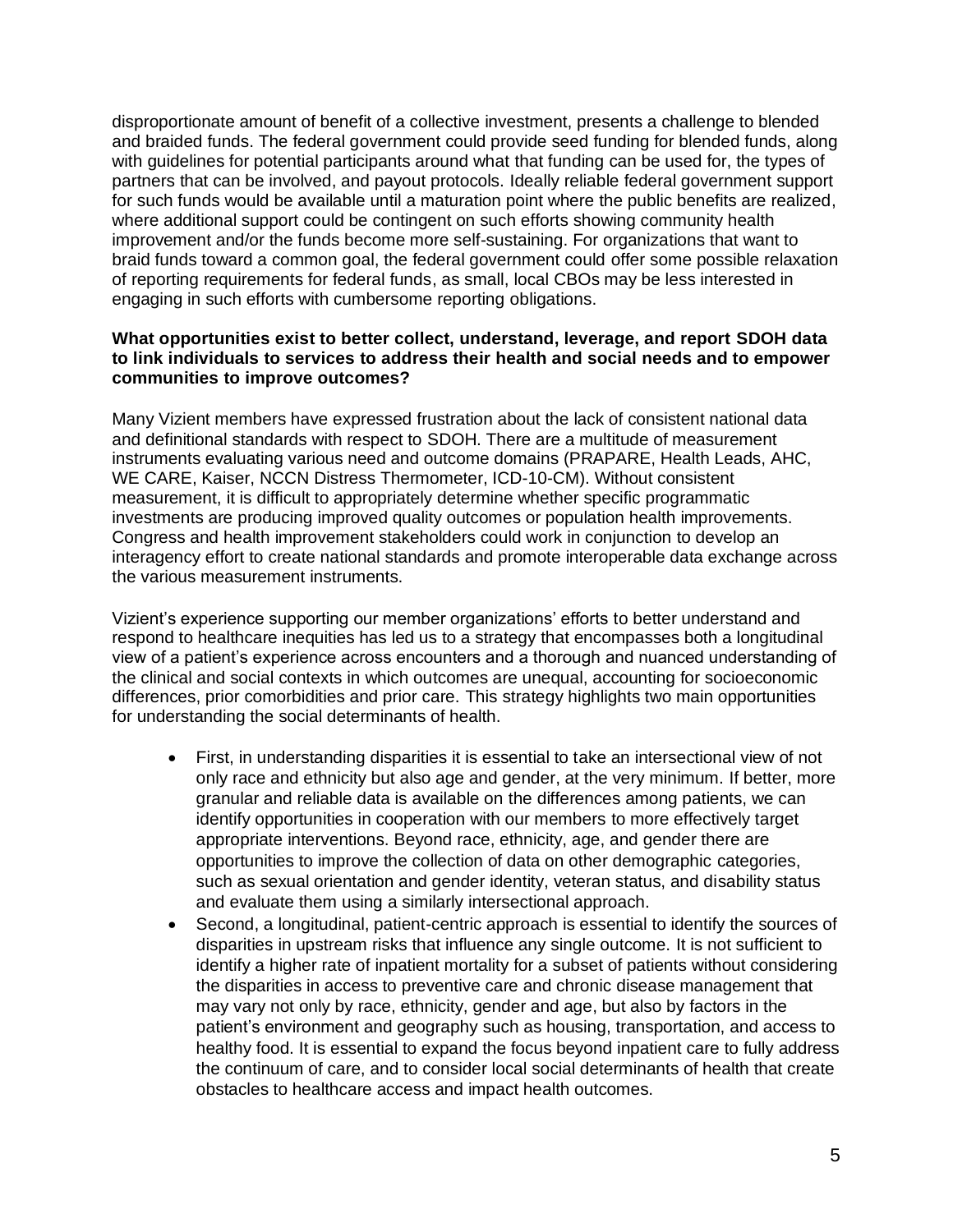With specific demographic data considered in an intersectional, patient-centered, longitudinal model, we have a much better view of the points where intervention will make a difference in patients' health outcomes.

## **Best Practices and Opportunities:**

**Which innovative state, local, and/or private sector programs or practices addressing SDOH should Congress look into further that could potentially be leveraged more widely across other settings? Are there particular models or pilots that seek to address SDOH that could be successful in other areas, particularly rural, tribal or underserved communities?**

There are a wide range of models throughout the country that have shown some improvements and potentially scalable opportunities. [Healthy People Healthy Carolinas](https://www.dukeendowment.org/our-work/improving-community-health-healthy-people-healthy-carolinas) uses a collective impact model among cross-sector collaborators to inform policy and systems change on community's pressing health and social needs. [Funding from the Duke Endowment](https://urldefense.com/v3/__https:/www.dukeendowment.org/our-work/improving-community-health-healthy-people-healthy-carolinas__;!!DeT5dX0PbLRf!IDm-uP7C5sFwmoQHlcM87iU_dVfojj797F3oIQlsZCsv9xAqBnjYCyZPFm8-illt5Lo-Tw$) provides a coordinator to convene stakeholders, access to robust technology tools and a mentorship program to share best practices.

Another example is [West Side United](https://westsideunited.org/about-us/west-side-united-stakeholders-and-partners/) in Chicago. It is a collaboration between six hospitals, numerous CBOs, and other key stakeholders, focused on reducing the life expectancy gap between the West Side of Chicago and Downtown Chicago in half by 2030. West Side United's impact areas include economic vitality, education, health and healthcare, and neighborhood and physical environment.

While both models have shown significant promise, questions remain about whether these models are sustainable or scalable, as they both target unique local or regional opportunities. That question is particularly pressing in rural areas that lack dedicated funding and other resources to be fully effective in utilizing some of the improvement models that may have been successful elsewhere.

In addressing some of those challenges, electronic health record SDOH modules can be helpful in providing consistent information that could be useful to support meaningful SDOH interventions. Another successful option has been the engagement of collective impact models, where several community stakeholders (i.e. anchor institutions) align their resources and expertise towards achieving a common goal.

Vizient is also [continually working](https://www.vizientinc.com/-/media/documents/sitecorepublishingdocuments/public/helpinghealthsystemsaddresssdoh.pdf?la=en&hash=EA36C41031CD2FA0F054F6766222B4C29C9408C7) with our members to assess the current level of engagement and strategies being deployed by member hospitals to improve SDOH in their communities, address racial disparities and improve health equity. Some of these engagements include:

- Conducting a SDOH benchmarking study to assess how participating members are currently investing in SDOH and what approaches have been effective. The benchmarking study revealed that hospital actions are not always aligned with their scope of ambition. While many of the hospitals in the study connect with community partners and use their Community Health Needs Assessments to inform interventions, many do not measure the direct impact of interventions or co-create interventions with community partners.
- Creating a framework to assist those hospitals in "finding their fit" with respect to how to address SDOH in their communities. This [framework](https://newsroom.vizientinc.com/addressing-social-determinants-health-during-covid-19-and-beyond-how-to-find-your-organizations-fit.htm?blog/operations) includes Addressing the clinical manifestations of SDOH to avoid utilization of high-acuity health care (such as missed